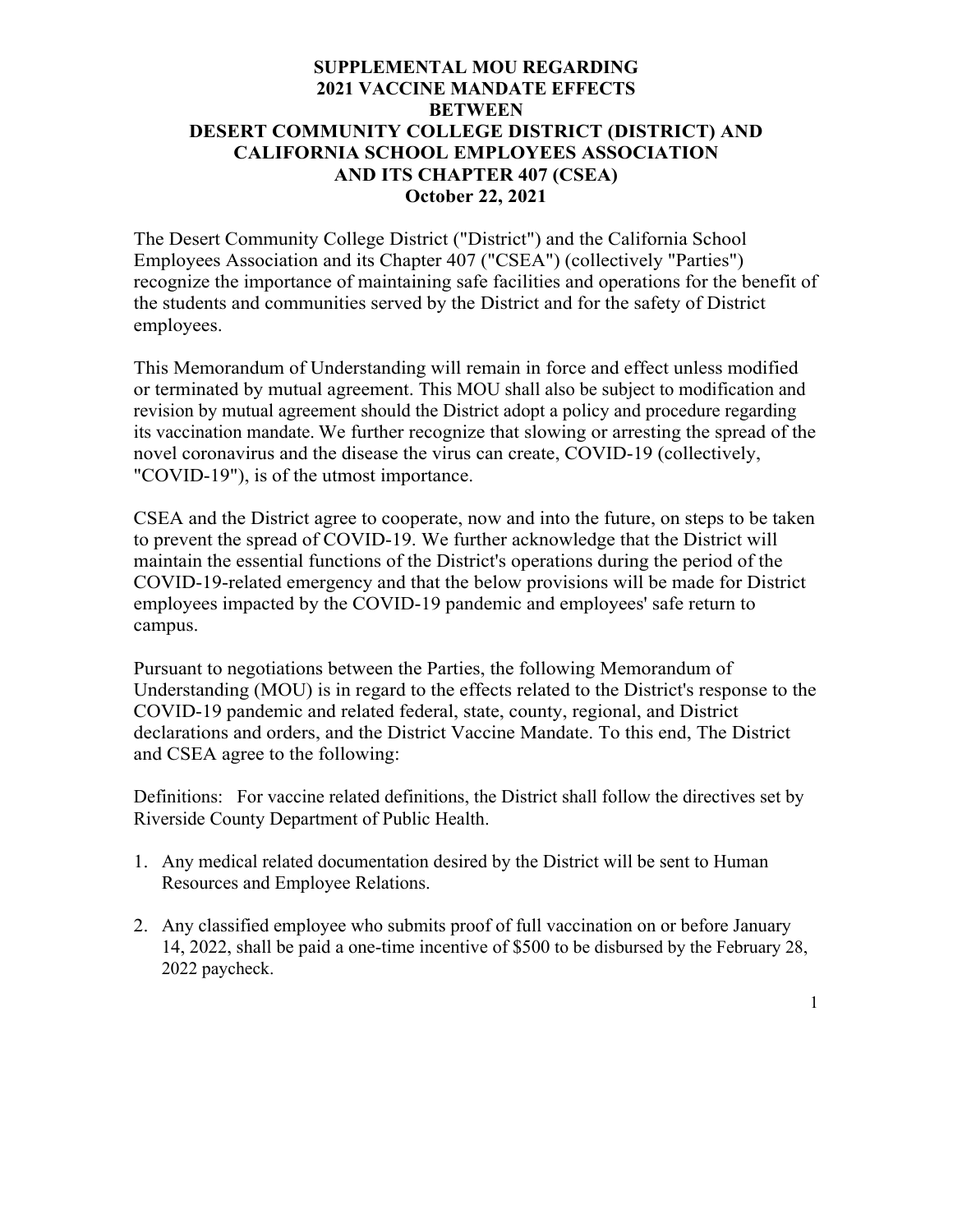3. Proof of vaccination:

A. In compliance with the CDPH Guidance for Vaccine Records Guidelines & Standards, the following modes may be used as proof of vaccination:

- Original Department of Health and Human Services (DHHS) Centers for Disease Control & Prevention (CDC) COVID-19 Vaccination Record Card (which includes name of person vaccinated, date of birth, type of vaccine provided, lot number, date last dose administered and site where administered),
- A photo or paper copy of DHHS CDC COVID-19 Vaccination Record Card,
- A photo of the Holder's DHHS CDC COVID-19 Vaccination Record Card stored on a phone or other electronic device, or
- Paper or digital documentation of vaccination from a healthcare provider or other issuer.

B. The District shall have a plan in place for tracking verified worker vaccination status. Records of vaccination verification must be made available, upon request, to the local health jurisdiction for purposes of case investigation.

C. Classified staff who are not fully vaccinated, or for whom vaccine status is unknown or documentation is not provided, must be considered unvaccinated.

4. Testing requirements:

A. Asymptomatic unvaccinated or incompletely vaccinated workers are required to undergo diagnostic screening testing.

B. Workers may be tested with molecular tests to satisfy this requirement, but unvaccinated or incompletely vaccinated workers must be tested at least once weekly with an approved PCR test.

C. Unvaccinated or incompletely vaccinated workers must also observe all other infection control requirements, and are not exempted from the testing requirement even if they have a medical contraindication to vaccination, since they are still potentially able to spread the illness. Previous history of COVID-19 from which the individual recovered more than 90 days earlier, or a previous positive antibody test for COVID-19, **do not** waive this requirement for testing.

D. The District shall have a plan in place for tracking test results and conducting workplace contact tracing by January 31<sup>st</sup>, 2022 and must report results to local public health departments.

5. If a dispute arises regarding implementation of this MOU, the dispute shall be governed by Article IV (Grievance Procedure) of the Collective Bargaining Agreement ("CBA") between the District and CSEA, except that, for purposes of this MOU only, a unit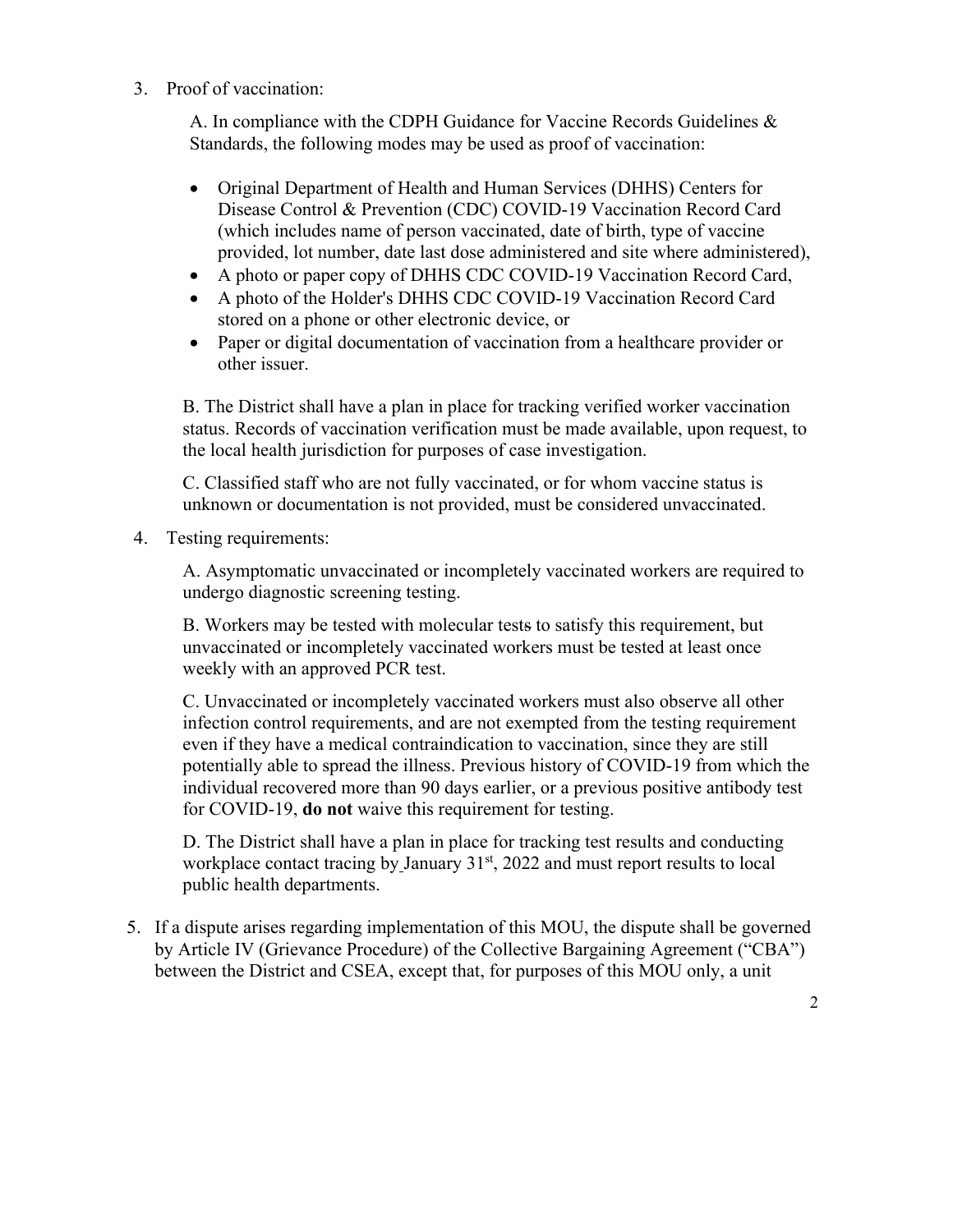member shall not be a Grievant. CSEA may assert a grievance as set forth in Article 4.3(B) of the CBA.

6. This Agreement cannot be changed or supplemented orally and may be modified or superseded only by a written instrument executed by both Parties.

This Memorandum of Understanding (MOU) is subject to approval per CSEA's policy 610.

*Agreed to this 22nd day of October 2021 at Palm Desert, California.* 

21 09:06 PDT)

Keith Prouty, II 407 Chapter President

 $\mathbb{Z}$ 

Michael Harlow, Negotiator Terri Wilson, Negotiator

 $\mu_{\rm{max}}$ 

Michael Gayle, Negotiator

 $\frac{1}{\sqrt{1-\frac{1}{2}}\sqrt{1-\frac{1}{2}}}}$  $\mathcal{L}_\text{max}$  , and the contribution of the contribution of the contribution of the contribution of the contribution of the contribution of the contribution of the contribution of the contribution of the contribution of t

Jim Lilly, Negotiator

2021 08:47 PDT) E. Caskie

Beth Caskie, LRR, CSEA Date

For CSEA For the District

 $\frac{1}{\text{ReNN}}$ <br> $\frac{1}{\text{ReNN}}$  11 (Oct 25, 2021 09:06 PDT) [Mark J. Zacovic](https://secure.na1.adobesign.com/verifier?tx=CBJCHBCAABAA6DdX4rThepcqqJXRsRwthZ3mxj1sFKh2) (Oct 5, 2020 08:58 PDT)

Mark Zacovic, Interim VP/Negotiator College of the Desert

2000 SWIJZON

**Example 19 And Carlos Maldonado (Oct 25, 2021 07:14 HST)** 

Ana Y. Quintana, Negotiator Carlos A. Maldonado, Negotiator

 $\frac{C}{\epsilon_{c} \cdot \text{Casket}} \frac{C_{\text{c}} \cdot \text{CALC}}{(\text{Oct } 25, 2021 \text{ } 0.8147 \text{ } \text{PDT})}$  Oct 25, 2021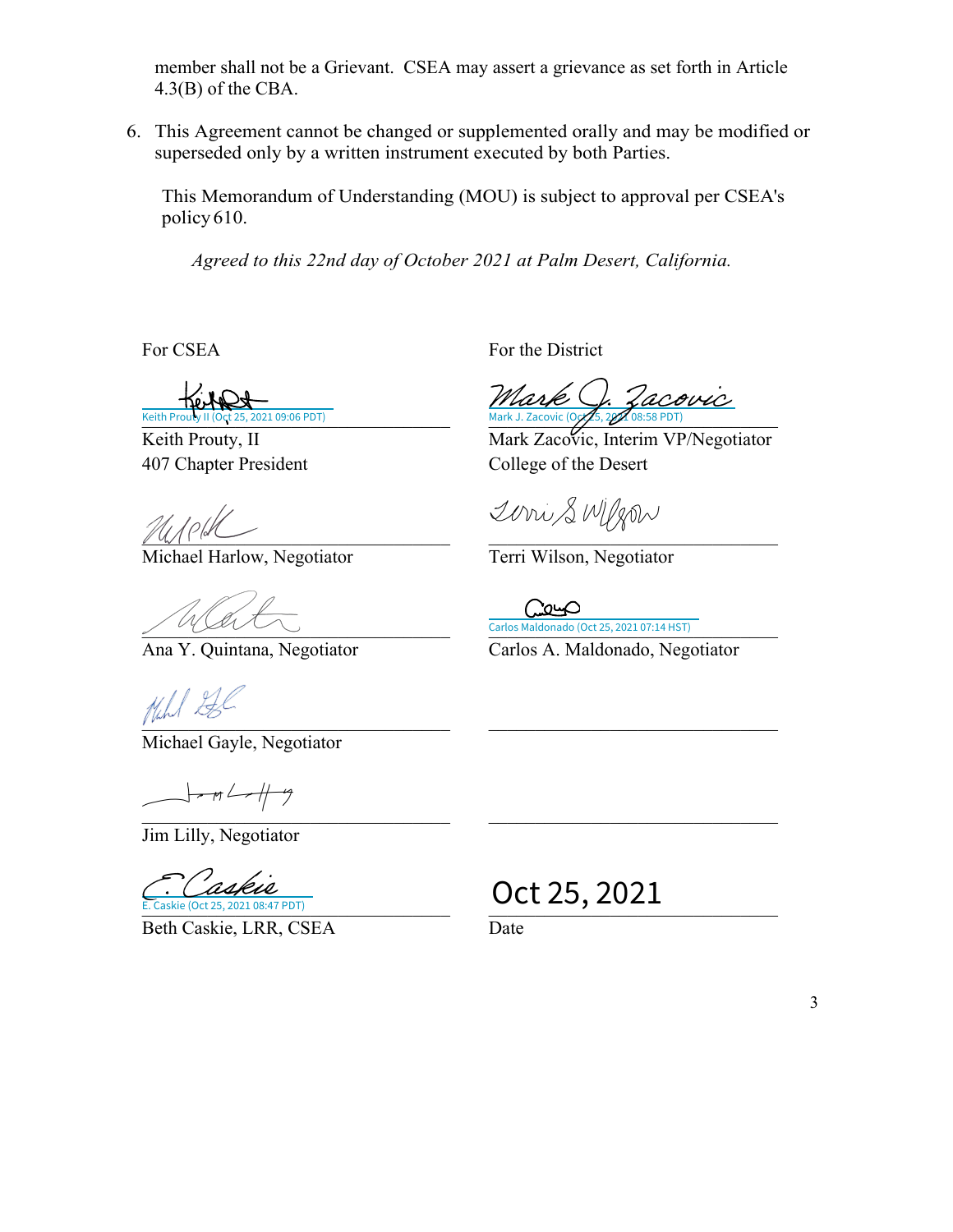# CSEA 407 Covid MOU Vaccine Mandate Effects

#### Final Audit Report 2021-10-25

TA

| Created:        | 2021-10-25                                    |
|-----------------|-----------------------------------------------|
| By:             | Michael Gayle (mgayle@collegeofthedesert.edu) |
| Status:         | Signed                                        |
| Transaction ID: | CBJCHBCAABAA6DdX4rThepcqqJXRsRwthZ3mxj1sFKh2  |

## "CSEA 407 Covid MOU Vaccine Mandate Effects TA" History

- $\Box$  Document created by Michael Gayle (mgayle@collegeofthedesert.edu) 2021-10-25 - 3:34:15 PM GMT- IP address: 207.233.122.189
- Document emailed to Keith Prouty II (cseapresident@collegeofthedesert.edu) for signature 2021-10-25 - 3:37:24 PM GMT
- Document emailed to Michael Harlow (MHARLOW@COLLEGEOFTHEDESERT.EDU) for signature 2021-10-25 - 3:37:24 PM GMT
- Document emailed to Ana Y. Quintana (anaquintana@collegeofthedesert.edu) for signature 2021-10-25 - 3:37:24 PM GMT
- Document emailed to Michael Gayle (mgayle@collegeofthedesert.edu) for signature 2021-10-25 - 3:37:24 PM GMT
- Document emailed to Jaime Lilly (jiilly@collegeofthedesert.edu) for signature 2021-10-25 - 3:37:24 PM GMT
- Document emailed to E. Caskie (bcaskie@csea.com) for signature 2021-10-25 - 3:37:25 PM GMT
- Document emailed to Mark J. Zacovic (mzacovic@collegeofthedesert.edu) for signature 2021-10-25 - 3:37:25 PM GMT
- Document emailed to Terri Wilson (tewilson@collegeofthedesert.edu) for signature 2021-10-25 - 3:37:25 PM GMT
- Document emailed to Carlos Maldonado (cmaldonado@collegeofthedesert.edu) for signature 2021-10-25 - 3:37:25 PM GMT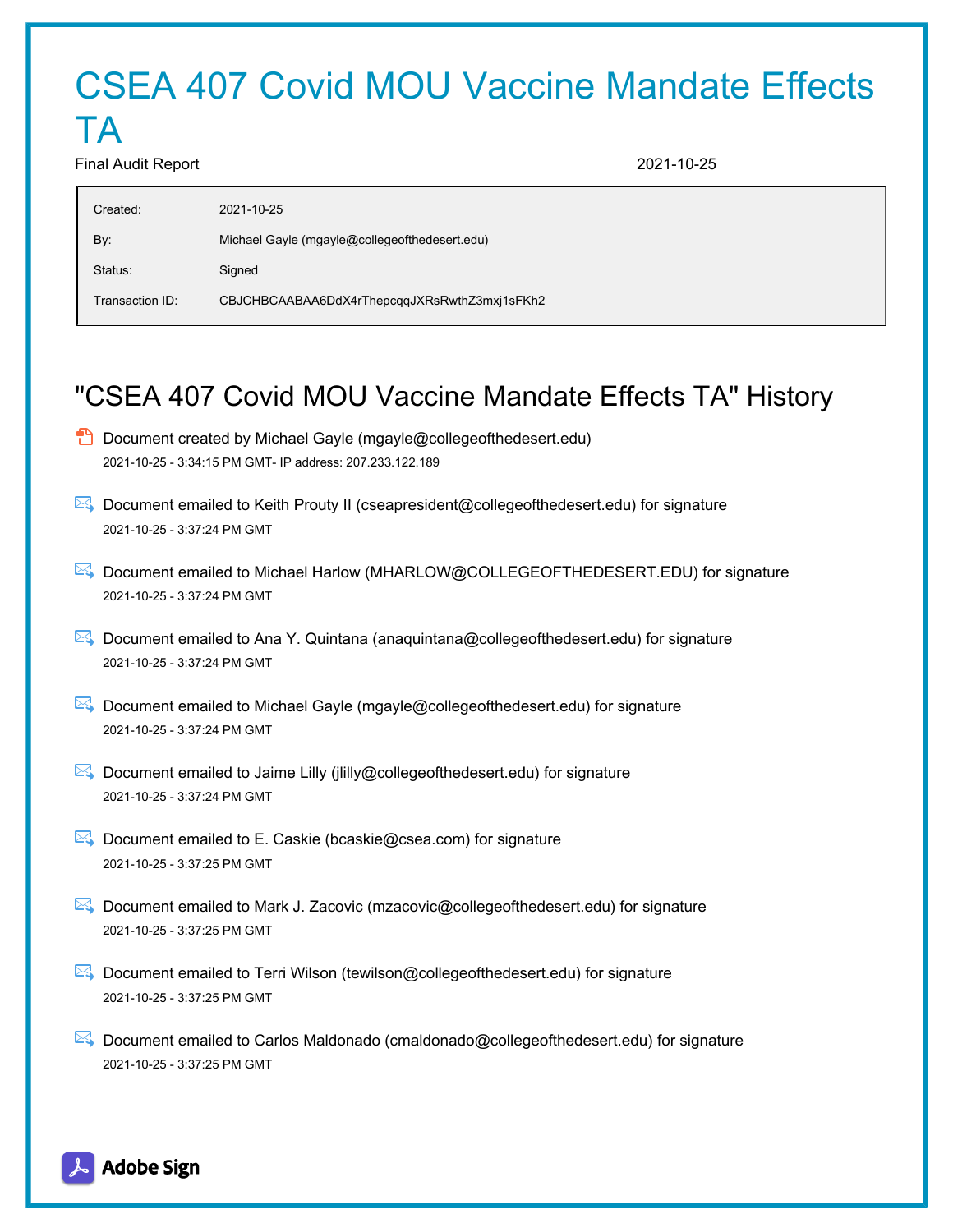| Co Document e-signed by Michael Gayle (mgayle@collegeofthedesert.edu)<br>Signature Date: 2021-10-25 - 3:37:29 PM GMT - Time Source: server- IP address: 207.233.122.189                           |
|---------------------------------------------------------------------------------------------------------------------------------------------------------------------------------------------------|
| Email viewed by Terri Wilson (tewilson@collegeofthedesert.edu)<br>2021-10-25 - 3:38:49 PM GMT- IP address: 207.233.122.189                                                                        |
| <b>Co</b> Document e-signed by Terri Wilson (tewilson@collegeofthedesert.edu)<br>Signature Date: 2021-10-25 - 3:39:00 PM GMT - Time Source: server- IP address: 207.233.122.189                   |
| Email viewed by Michael Harlow (MHARLOW@COLLEGEOFTHEDESERT.EDU)<br>2021-10-25 - 3:39:13 PM GMT- IP address: 207.233.122.189                                                                       |
| Document e-signed by Michael Harlow (MHARLOW@COLLEGEOFTHEDESERT.EDU)<br>Øa<br>Signature Date: 2021-10-25 - 3:39:43 PM GMT - Time Source: server- IP address: 207.233.122.189                      |
| Email viewed by E. Caskie (bcaskie@csea.com)<br>2021-10-25 - 3:42:09 PM GMT- IP address: 47.158.220.178                                                                                           |
| Co Document e-signed by E. Caskie (bcaskie@csea.com)<br>Signature Date: 2021-10-25 - 3:47:11 PM GMT - Time Source: server- IP address: 47.158.220.178                                             |
| Email viewed by Jaime Lilly (jiilly@collegeofthedesert.edu)<br>2021-10-25 - 3:47:12 PM GMT- IP address: 207.233.122.189                                                                           |
| Co Document e-signed by Jaime Lilly (jiilly@collegeofthedesert.edu)<br>Signature Date: 2021-10-25 - 3:47:37 PM GMT - Time Source: server- IP address: 207.233.122.189                             |
| Email viewed by Ana Y. Quintana (anaquintana@collegeofthedesert.edu)<br>2021-10-25 - 3:51:03 PM GMT- IP address: 207.233.122.189                                                                  |
| Email viewed by Mark J. Zacovic (mzacovic@collegeofthedesert.edu)<br>2021-10-25 - 3:53:34 PM GMT- IP address: 207.233.122.189                                                                     |
| $\mathcal{O}_0$ Document e-signed by Mark J. Zacovic (mzacovic@collegeofthedesert.edu)<br>Signature Date: 2021-10-25 - 3:58:24 PM GMT - Time Source: server- IP address: 207.233.122.189          |
| Email viewed by Keith Prouty II (cseapresident@collegeofthedesert.edu)<br>2021-10-25 - 4:05:13 PM GMT- IP address: 107.77.228.107                                                                 |
| <b>Co</b> Document e-signed by Keith Prouty II (cseapresident@collegeofthedesert.edu)<br>Signature Date: 2021-10-25 - 4:06:11 PM GMT - Time Source: server- IP address: 107.77.228.107            |
| $\mathscr{O}_\bullet$ Document e-signed by Ana Y. Quintana (anaquintana@collegeofthedesert.edu)<br>Signature Date: 2021-10-25 - 4:36:36 PM GMT - Time Source: server- IP address: 207.233.122.189 |
| Email viewed by Carlos Maldonado (cmaldonado@collegeofthedesert.edu)<br>2021-10-25 - 4:37:33 PM GMT- IP address: 72.130.98.238                                                                    |

## Adobe Sign